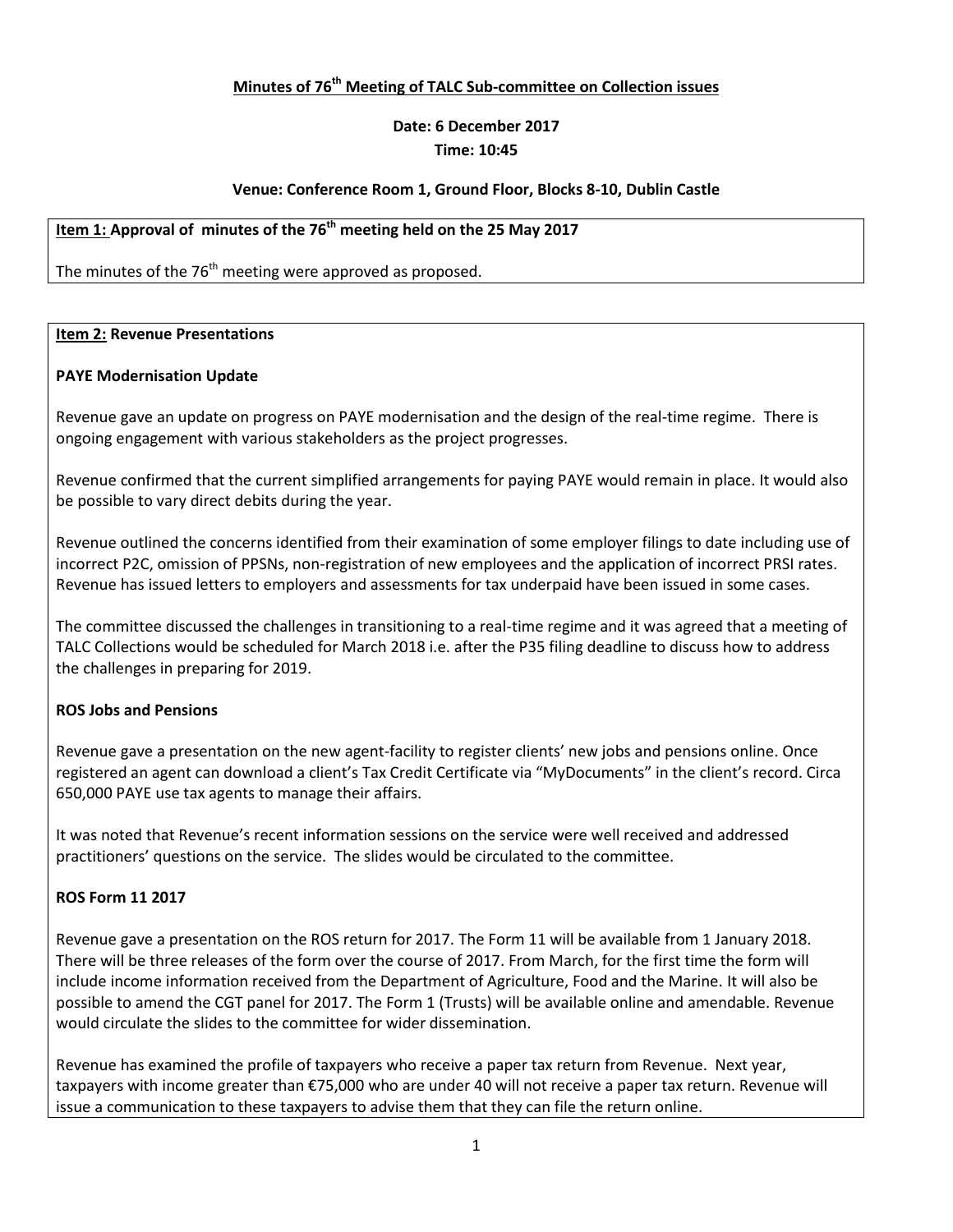Revenue has also been updating "W" numbers where another number is on record for the spouse. 28,000 "W" numbers have another number on Revenue's system.

Revenue is also conducting an exercise to check instances where the married credit has been granted but Revenue has not been informed about the spouse – 4,000 letters have issued.

According to Revenue's analysis a significant numbers of income tax refunds have been "cancelled" i.e. withheld by Revenue as the taxpayers' nominated bank account details have not been provided. 4,300 income tax refunds in relation to 2015 (amounting to €6.4m) and 1,800 income tax refunds for 2016 (amounting to €3.4) have been cancelled. To reactivate the refunds in these cases the relevant bank account details must be provided (via ROS) and the District must be contacted i.e. updating the bank account details alone is not sufficient to reactivate the refund.

Practitioners highlighted three particular areas on the Form 11 which would benefit from simplification as a priority:

- 1. The pension calculation section
- 2. The CGT section to allow you to tick a box to indicate if there has been no disposal in the year
- 3. An explanation of the rental allowances section in "plain English"

Revenue agreed to examine these issues to determine if these 3 items could be dealt with in 2018.

Practitioners noted a number of additional items.

- Tax paid is not reflected on the calculation sheet of the return. CCBAI would like this item noted as a request in the general list of items for ROS developments
- The self-assessment statement does not reflect that an RDI has been set up to pay the liability and clients' can often think that the payment has not been set up - this can result in unnecessary contact with practitioners and Revenue. The committee discussed alternatives to address this issue. It was agreed that it would be helpful if wording on the statement noted that it did not reflect the payments position. Revenue is to examine this option.
- Some instances were noted where a tax refund issued by cheque to taxpayers who had provided a nominated bank account for refunds. An example would be provided.
- A number of demands for payments issued in error when an RDI has been set up correctly. This was a systems error where the RDI was not read in a very small batch of cases and the matter has been fully resolved.

# **Item 3: Work Plan items for 2017**

# **My Enquiries**

Practitioners raised delays in response time to queries and the possibility of a facility on MyEnquiries to indicate an "offset request". The facility to offset certain refunds by marking the relevant section on the tax return was acknowledged and has been highlighted by to practitioners. Practitioners will submit feedback on other offsets that cannot be made via a return and so must be requested via MyEnquries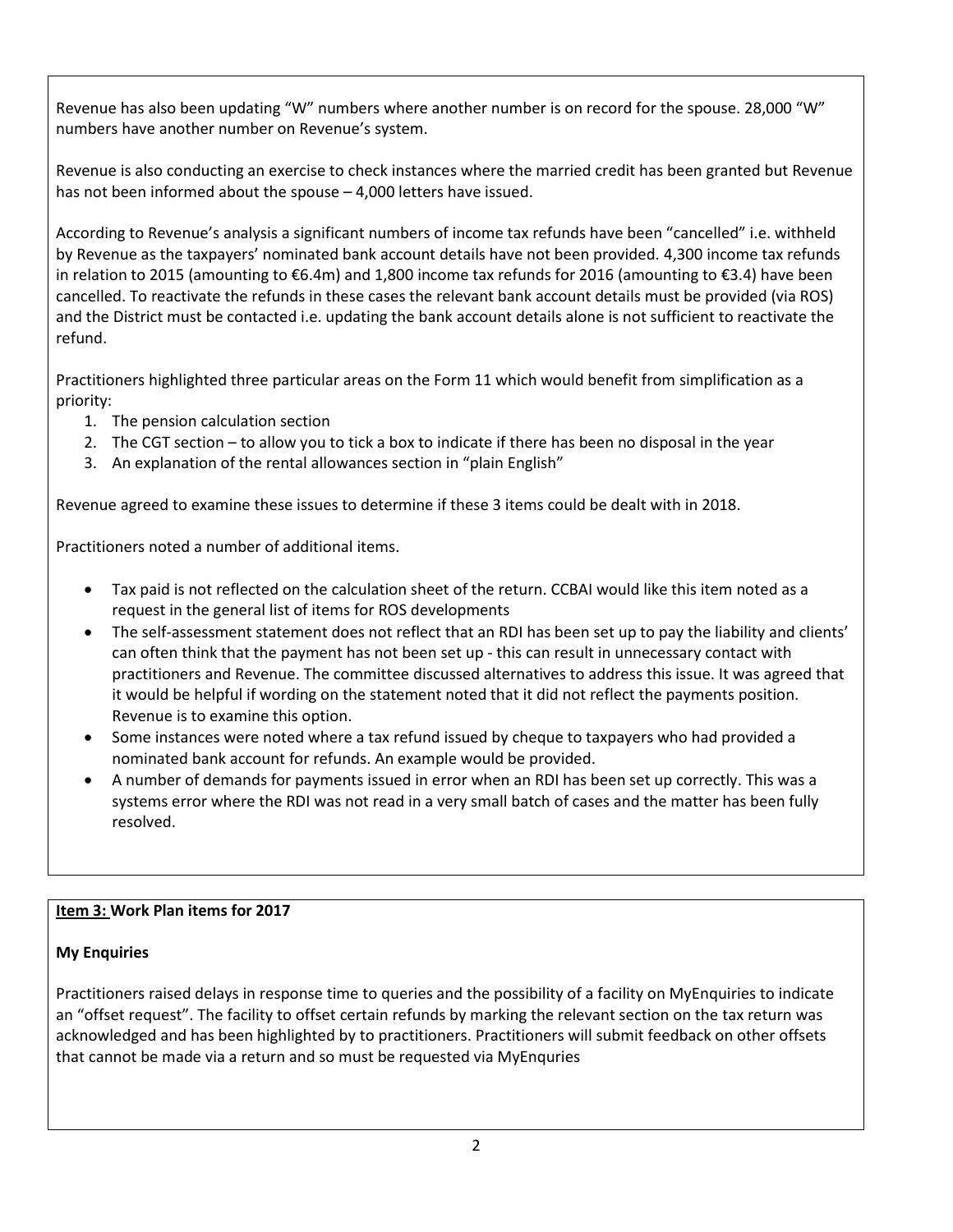Practitioners are collating member feedback on MyEnquiries to identify any patterns or common issues giving rise to delay and will provide same to Revenue when this exercise is completed. It was agreed that it would be useful to keep MyEnquries on the workplan for the year ahead.

It was noted that the exceptional contact list no longer contained a named individual in relation to the Dublin Region. Revenue will examine this matter.

# **ROS issues**

Instances occurred where a surcharge was automatically applied in error. Revenue noted that technical errors will occur at times, and while the surcharge is coded into Revenue's systems staff are instructed to take a commonsense approach to waiving the surcharge where merited.

Practitioners raised the inability for tax agents to set up an RDI on ROS to pay CAT. This matter had been raised for many years and at the highest levels in Revenue. Revenue agreed to develop some workable alternative for the next CAT payment deadline.

### **Tax Clearance**

The tax clearance service is working as expected and it was agreed to remove the item from the workplan for 2018.

### **Item 4: Work plan**

The following were agreed as topics for the 2018 workplan:

- PAYE Modernisation
- MyEnquiries
- Revenue's Debt Management System (DMS)
- Brexit (payment issues arising from exchange rate fluctuations)
- VAT Registrations
- ROS
- Payment Options e.g. CAT payments for tax agents

Several enhancements are being added to the VAT eRegistration service, including re-registration for ceased cases, registrations involving non-resident directors and registration of unincorporated bodies. A further release is planned for the end of March. It was agreed that it would be useful for the committee to interact by email in early 2018 to communicate the developments on eRegistration, once Revenue's updated Manual is available.

# **Item 5: CCAB-I Issues**

# **An update on Revenue's review of the 1890 business telephone line**

Revenue is finalizing its review of the business 1890 phone line. Analysis to date indicated that Pay and File support worked well and callers could get through to the Districts quickly. Revenue is actively looking at ways to improve the efficiencies of the service and recommend best practices. Kathleen Redmond would update the sub-committee on the outcome of the review in advance of the next meeting.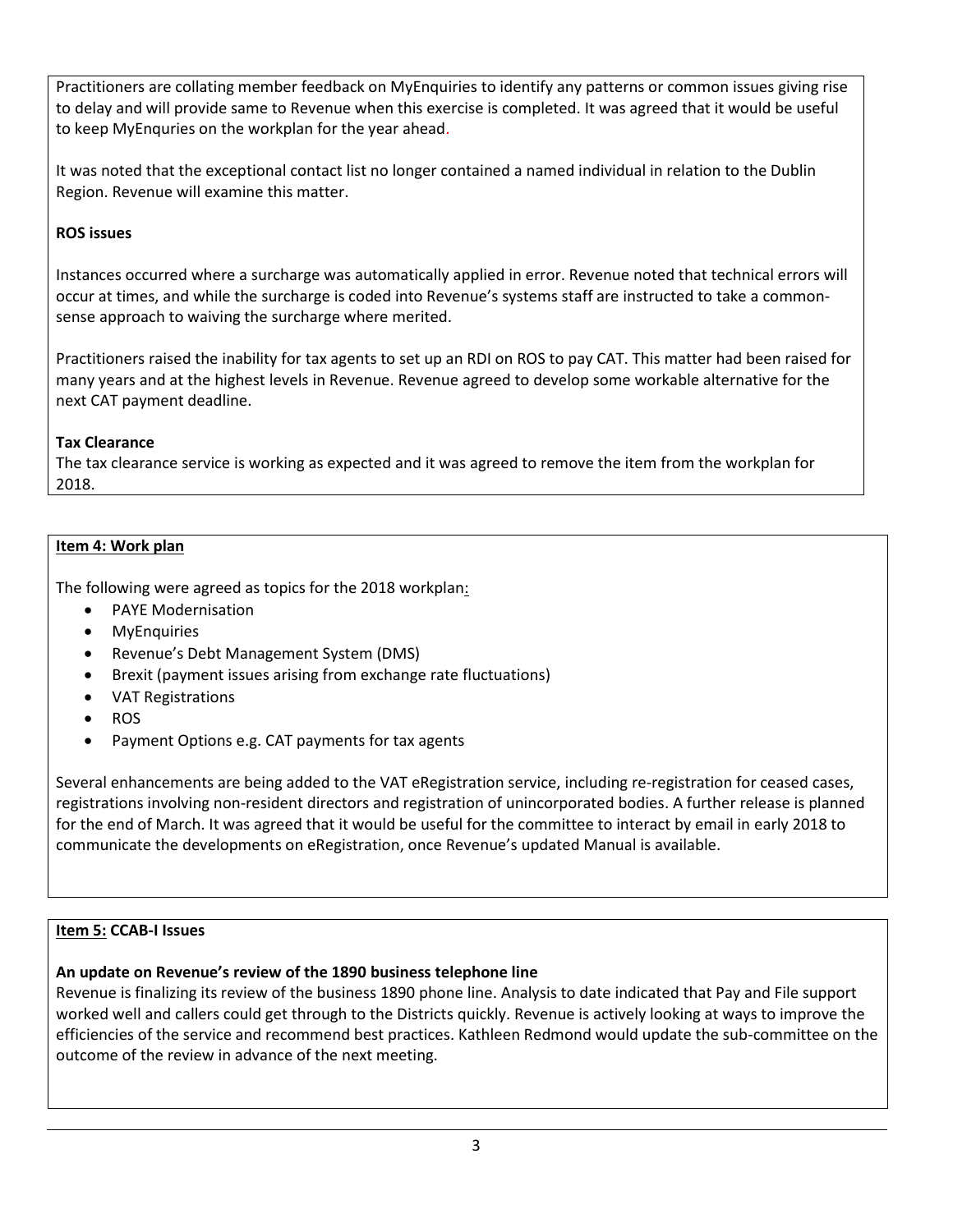### **Item 6: Law Society**

### **Obtaining a Certificate where the practitioner is not the registered tax agent**

In recent weeks, Revenue appeared to have changed their practice in relation to Certificates of Tax Residence, and it is now no longer possible to obtain a Certificate of Tax Residence on behalf of a client where the practitioner is not the registered tax agent for that client. It was noted that Revenue clarified at Main TALC that the Cert will be provided to the applicant/agent once a "letter of authorization" from the client can be supplied.

### **Tax Registration – authorised entities – letter of authorisation**

The matter raised at the previous meeting in relation to tax registration for particular entities and Central Bank requirements for a tax number has been resolved.

#### **Item 7: ITI Matters**

**Income tax Pay and File – Revenue feedback on instances of inability to pay, requests for instalment arrangements etc**

Revenue noted that there have been very few requests to date for phased payment arrangement in relation to income tax filings for 2016.

# **Availability of current year CAT return forms – difference in release date for those with an Agent Digital Cert (January) v those with Business Digital Cert (accessible now)**

Revenue is to examine this matter and revert.

### **VAT RTD – linking to RCT rate review in 2018**

VAT RTD compliance will impact on a taxpayers RCT rate review and tax clearance applications in 2018. Practitioners noted the difficulties small businesses can experience in completing the RTD, notwithstanding the simplifications to the ROS form. Revenue noted the current 55% compliance rate with VAT RTD filing. It was agreed it would be useful to further discuss the VAT RTD in the new year.

#### **Item 8: TALC Chair 2018**

CCABI will Chair TALC Collections for 2018, with Gerry Higgins in the Chair. The committee thanked Sandra Clarke and Mary Healy for their input during the year and welcomed the new Chair.

#### **AOB**

Practitioners queried the procedure for submitting a protective claim for 2013 following the recent Tax Appeals Commission determinations that the increased contributory pension in relation to a "qualified adult" qualified for the standard rate band and the employee tax credit. It was agreed that protective claims could be submitted to the Districts i.e. the PAYE or Income Tax Division as appropriate. Ideally correspondence should be submitted via MyEnquries and it should make it clear that it is a protective claim.

| <b>Action Points</b>                     | Responsible  | <b>Timescale</b> |
|------------------------------------------|--------------|------------------|
| Circulation of slides from the meeting   | Revenue/ITI  | ASAP             |
| CCABI to schedule Meeting for March 2018 | <b>CCABI</b> | In 2018          |